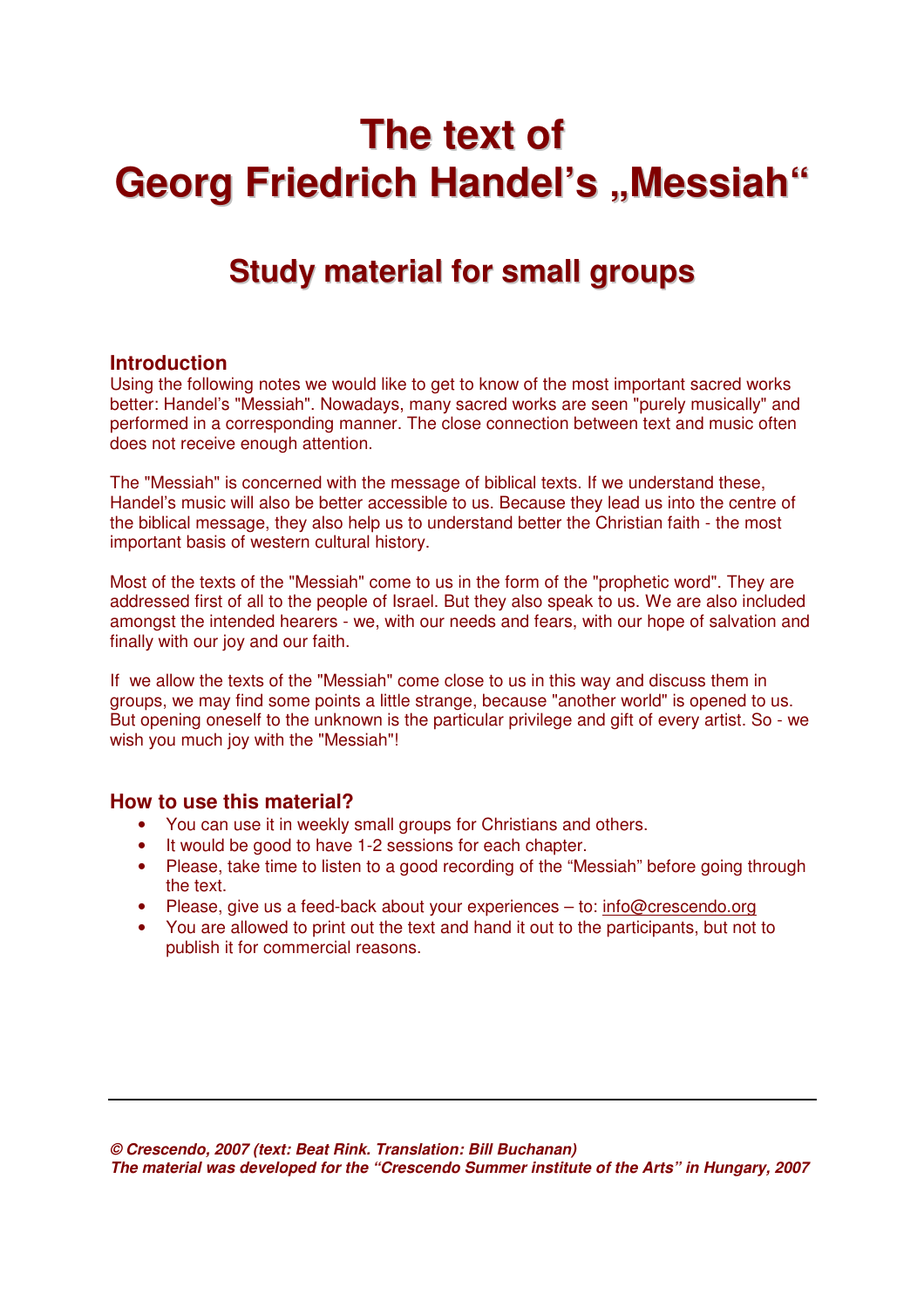### **Some facts about Handel's "Messiah"**

Handel wrote the oratorio in 1741 in 24 days during a stay in Ireland. The text was compiled by the librettist Charles Jennens. The first performance took place in 1742 in Dublin and was a success.

It was denied success in London. Many believers were appalled because the "Messiah" was not music for a church service but a "Grand Musical Entertainment" (Jennens). They considered that these Bible passages should only be heard in a liturgical setting. The Bishop of London forbade any performance in an Anglican church.

The "Messiah" first became more popular after 1750 and was subsequently performed seventy times during Handel's lifetime. As Mozart arranged and performed the work in 1789, it was still little known in Germany.

At the core of the "Messiah" are Bible passages about Jesus Christ: prophetic utterances from the Old Testament and some Bible passages from the New Testament. The well-known stories about Jesus, as we know them from the Gospels, are not included. There is therefore no dramatic action as in other oratorios or operas of Handel's. The audience generally knew the Bible very well. So they knew what the oratorio was about.

The "Messiah" has three parts which are subdivided into individual scenes. The musical structure predominantly takes the form of Recitative / Accompagnato – Aria – Chorus

### **The overall structure of the "Messiah":**

### **I: Promise of the "Messiah" / of the birth of Christ**

i Prophesy of redemption (2-4) ii Prophesy of the coming judgement and purification (5-7) iii Prophesy of the birth of "Immanuel" (7a-11) iv The birth of Christ, the angels appear to the shepherds (12-15) v How Jesus Christ acted: miracles, the good shepherd (16-18)

#### **II: Passion**

i The sacrifice to redeem the sheep gone astray (19-23) ii Whipping, death, passage through Hell, resurrection (24-29) iii The victorious Messiah raised on high (30-32). iv Proclamation of the word (33-34). v Opposition to the word (35-36). vi God's triumph (37-39)

### **III: Redemption of the world and the overcoming of death**

- i The promise of the resurrection through the Redeemer (40-43)<br>ii Victory over death and sin, grace in judgement (43b-46)
- Victory over death and sin, grace in judgement (43b-46)
- iii Glorification of the Sacrificial Lamb (47-48)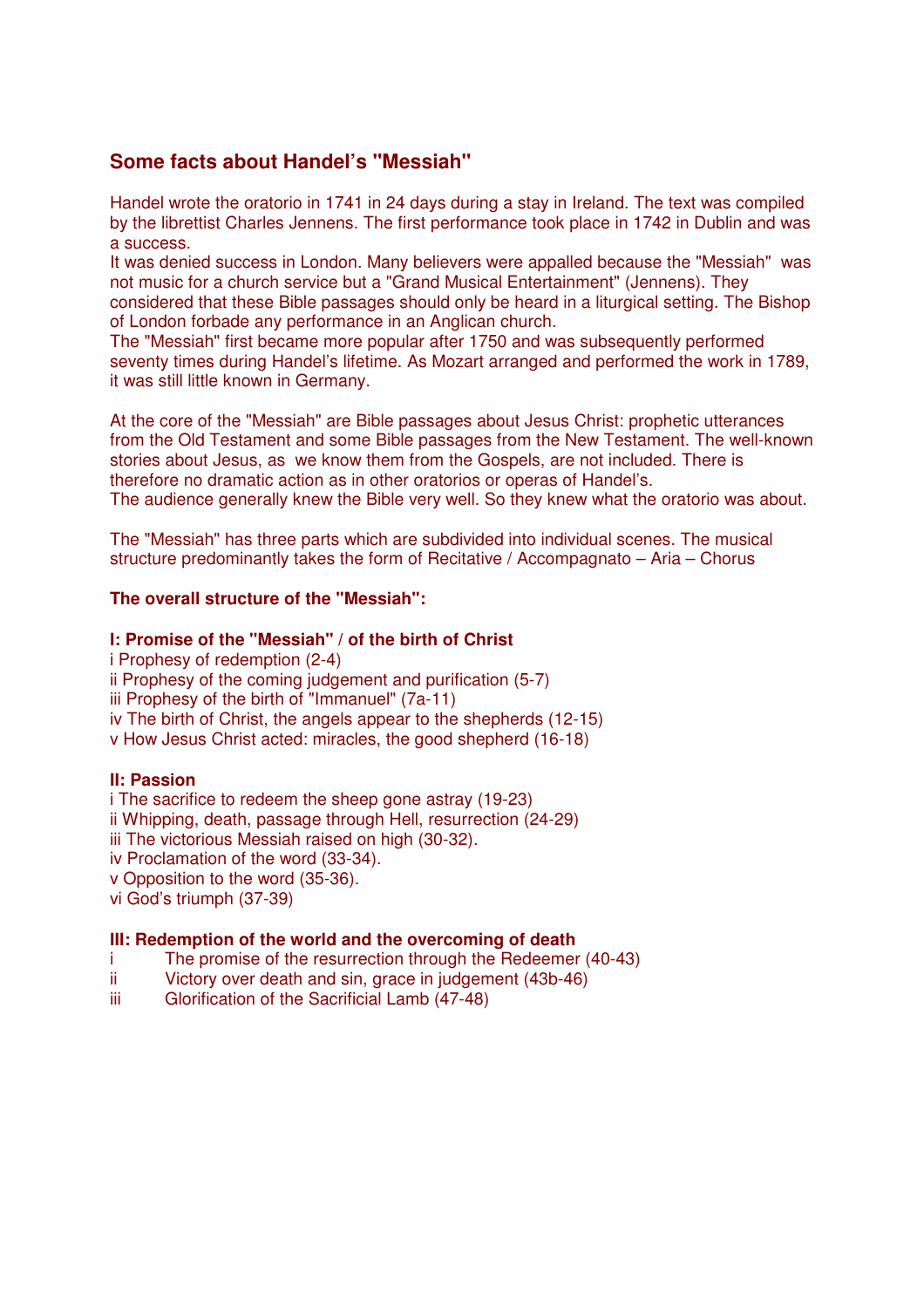In the Old Testament, prophecy often appears, speaking of how God is going create a good future. The bringer of this new era is the Messiah  $(=$  Hebrew for Anointed by God). The oratorio begins with a **Sinfonia (1)** which, like the overture of an opera, introduces the theme of the "Messiah".

**What atmosphere does the Sinfonia create?** 

## **"Comfort ye..."**

After the Sinfonia, the curtain, so to speak, is raised. There is a change of atmosphere. Israel, God's people, has turned to other gods and has fallen into captivity. Suddenly, a voice is raised here, speaking of comfort and prophesying help.

**2.Accompagnato (Tenor**) **:** Comfort ye, comfort ye My people, saith your God. Speak ye comfortably to Jerusalem, and cry unto her, that her warfare is accomplished, that her iniquity is pardoned.

**A question for us: life is often difficult and brings battles with it. We also make mistakes along the way and become guilty in dealings with others. And when we hear the daily reports of horrors in the world we can agree with the old Christian poets that the world is a "vale of tears". Have we sometimes experienced how, in the middle of difficulties, of sadness or also where we have made a bad mistake, a "voice" or help has reached us, comforting or "freeing" us?** 

## **Prepare ye the way of the Lord....**

The voice of him that crieth in the wilderness; prepare ye the way of the Lord; make straight in the desert a highway for our God.(Isaiah 40 : 1-3) **3. Air (Tenor):** Ev'ry valley shall be exalted, and ev'ry mountain and hill made low; the crooked straight and the rough places plain. **4. Chor:** And the glory of the Lord shall be revealed, and all flesh shall see together: for the mouth of the Lord hath spoken it.(Isaiah 40 : 5)

We are in the middle of the prophecy of the Old Testament: **the glory of the Lord shall be revealed.** "Revealed" means in Hebrew thought: it takes place before our eyes, we become witnesses of a special event.

The images and terms that are used here speak of **the high being brought down and the low raised up** when God comes. We know this also from the "Magnificat", in which Mary quotes from Old Testament texts. "He throws down the mighty from their thrones and raises the humble.". (Luke 1, 51). That means: when God intervenes in the events of the world, He reverses existing relationships and creates order where disorder rules! The hungry are filled, the prisoners free, those that sit in darkness see the light,...(see also Isaiah 49, 8 ff.).

**And what about us?** We should not remain passive spectators, for a voice (an angel's voice?) calls: "**Prepare the way of the Lord...**" What does this mean? – We can understand this, as John the Baptist did when he used the same words, as a call to repentance. If God is coming to put an end to wrong-doing, then we ourselves should begin to do this by regretting our bad deeds and stopping doing them. "Prepare the way of the Lord... See that you produce fruit in keeping with repentance... whoever has two coats should give to him to him who has none.. Do not demand more money than is allowed... Do no violence or wrong to anyone..." are the words of John the Baptist (Lukas 3).

The Old Testament says to us: God is just. He hates injustice and violence and will punish them. When the Messiah comes, the Day of Judgement comes as well and will shake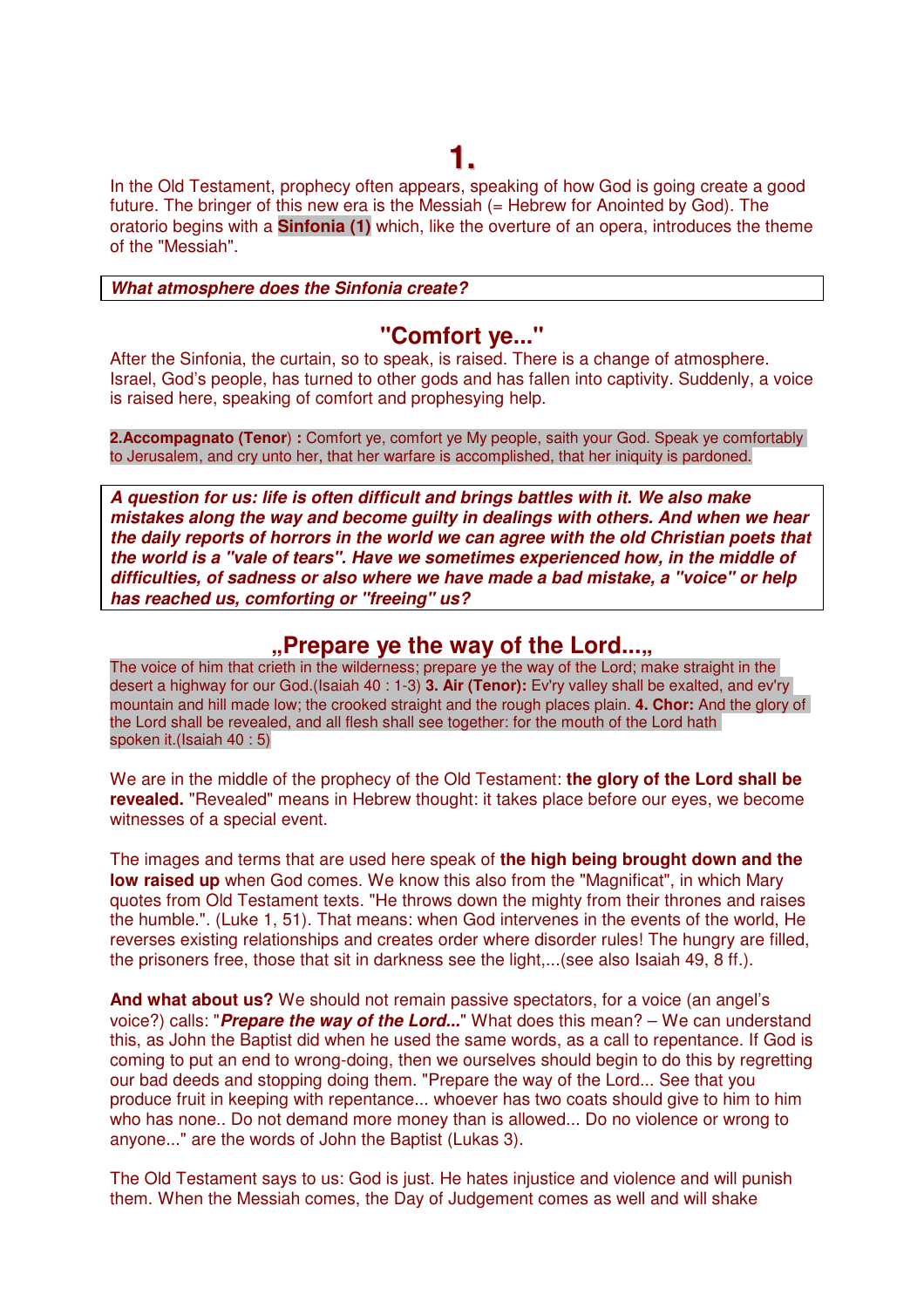everything. God will then appear in the temple  $(=$  in the middle of his people) (5). No-one can withstand this. (6). God come with purifying fire and (6) and He will also purify the "sons of Levi", i.e. purify the priests. (7).

**God's justice and His comfort belong together. It comforting for whoever does wrong in as far as he hears the call to repentance and follows it before it is too late. And it comforting for whoever suffers wrong. Where have we suffered wrong and then received comfort from knowing "God knows about it! He will help me. I don't have to fight grimly myself". Where do we fight too much for our own right – where it would be better to trust God more?** 

Build up, build up, prepare the road!... For this is what the high and lofty One says - he who lives for ever, whose name is holy: "I live in a high and holy place but also with him who is contrite and lowly in spirit, to revive the spirit of the lowly and to revive the heart of the contrite." (Isaiah 57,14-16)

**5. Accompagnato (Bass):** Thus saith the Lord, the Lord of Hosts: Yet once a little while and I will shake the heavens and the earth, the sea and the dry land. And I will shake all nations; and the desire of all nations shall come. (Haggai 2 : 6-7) The Lord, whom ye seek, shall suddenly come to His temple, even the messenger of the Covenant, whom ye delight in; behold, He shall come, saith the Lord of Hosts. (Malachi 3 : 1) **6. Air (Alto):** But who may abide the day of His coming, and who shall stand when He appeareth? For He is like a refiner's fire. (Malachi 3 : 2) **7. Chorus**: And He shall purify the sons of Levi, that they may offer unto the Lord an offering in righteousness. (Malachi 3 : 3)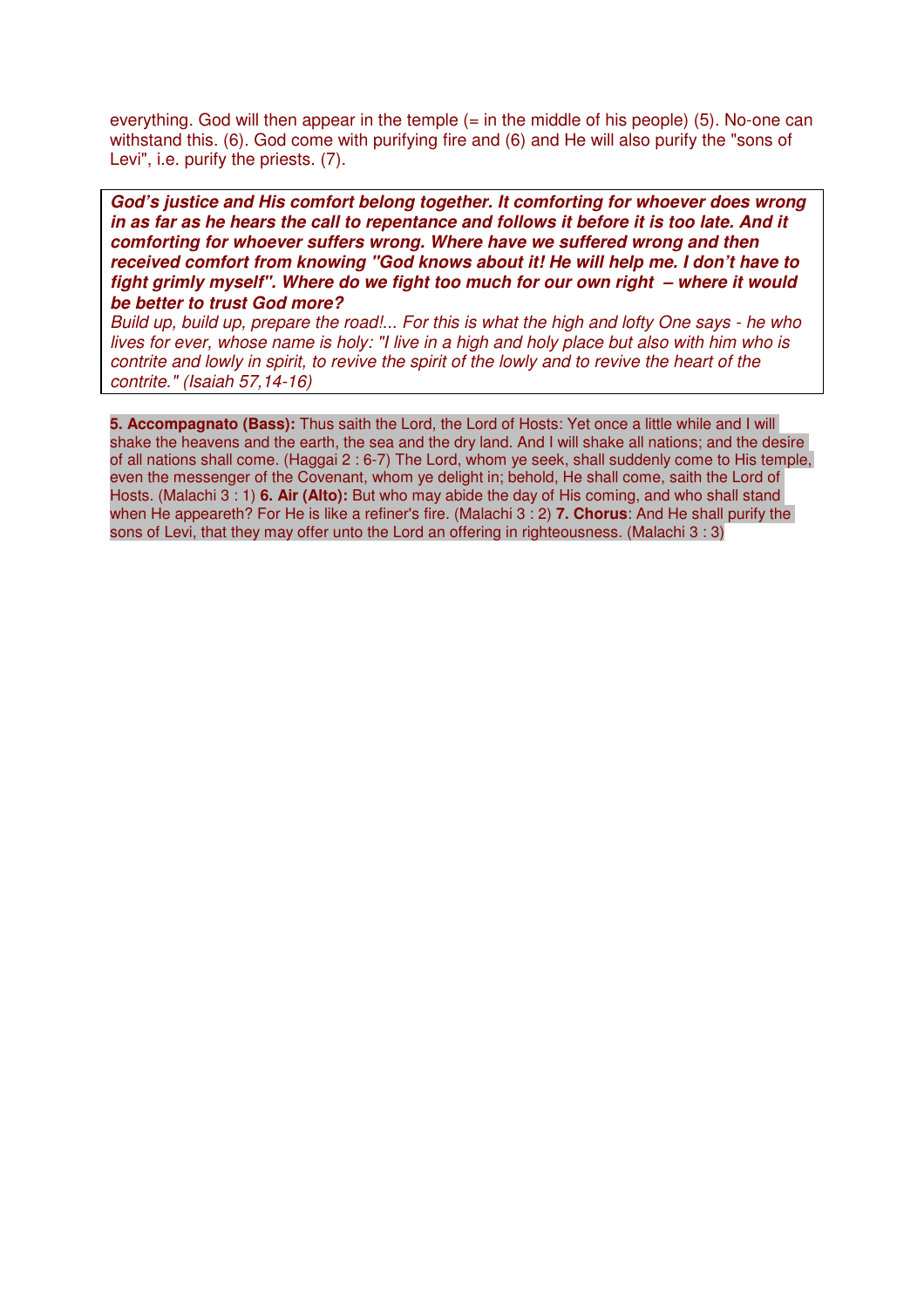## **2.**

**7a: Recitative (Alto):** Behold, a virgin shall conceive and bear a Son, and shall call His name Emmanuel, God with us. (Isaiah 7 : 14; Matthew 1 : 23) **8: Air (Alto) & 8a: Chorus:** O thou that tellest good tidings to Zion, get thee up into the high mountain. O thou that tellest good tidings to Jerusalem, lift up thy voice with strength; lift it up, be not afraid; say unto the cities of Judah, behold your God! Arise, shine, for thy Light is come, and the glory of the Lord is risen upon thee. (Isaiah 40 : 9; Isaiah 60 : 1) **9: Accompagnato (Bass):** For behold, darkness shall cover the earth, and gross darkness the people; but the Lord shall arise upon thee, and His glory shall be seen upon thee. And the Gentiles shall come to thy light, and kings to the brightness of thy rising. (Isaiah 60 : 2-3) **10: Air (Bass):** The people that walked in darkness have seen a great light; and they that dwell in the land of the shadow of death, upon them hath the light shined. (Isaiah 9 : 2) **11: Chorus:** For unto us a Child is born, unto us a Son is given, and the government shall be upon His shoulder; and His name shall be called Wonderful, Counsellor, the Mighty God, the Everlasting Father, the Prince of Peace. (Isaiah 9 : 6)

### **Immanuel**

The Old Testament predicts that the Messiah will bring judgement. Jesus does not put this prophecy out of, for he speaks of his return before the Last Judgement. But the central message of the New Testament is: in Jesus the Messiah **has already** come. An angel appears to Joseph in a dream and announces Jesus as the Immanuel of Isaiah 7.14. **Immanuel means: God with us.** The Messiah Jesus will thus show us that God is with us. The names in (11) go in the same direction: Wonderful, Counsellor, Prince of Peace, etc.

**As humans, we often think that God is against us...or in his absolute sovereignty high above us...or he is in some way indifferent towards us...or... Such ideas leave an impression on our faith and, in the final analysis, on our lives. Can we say that we agree with this statement?** 

That God is with us and comes to us is good news (8). When God comes to us, His glory will lighten the darkness and nations will be drawn to this. (9 and 10).

**What difference does it make if we believe that God is "with us" and for us"? Have we experienced this in some way?** 

### **Digression:**

#### **Prophecies in the Old Testament and their significance for Jesus**

**On the individual prophets:** a prophet, hebrew nabi, »called, sent«, is a person that God has called and sent to be His mouthpiece. **MOSES** and his sister **MIRIAM** are already counted as prophets. In the 11th century, **Samuel** appeared, who also appointed the kings. At David's court, the prophet **NATHAN** called the king to repentance. Major prophets in the 9<sup>th</sup> century were **ELIJAH** (- see Mendelssohn's "Elijah"; he stood up against the cult of Baal) and **ELISHA** (he performed miracles which pointed ahead to Jesus and led a school of prophets).

With **ISAIAH,** (8<sup>th</sup> century), the first prophet whose utterances have reached us appears. The name Isaiah already contains a part of his message: "Yahweh, the God of Israel and creator of the whole world, is the only bringer of salvation and redemption." His message includes the threat of judgement on a people laden with guilt, the offer of repentance and forgiveness, the proclamation of redemption through a messianic bringer of freedom, in particular through the "ebed Yahweh" (= servant, son of God) in chapters 42-57. In the middle of chapter 53, the servant of God gives himself as a sacrifice for sin and thus creates peace with God. This prophecy relates to Jesus, who died on the cross for our sins. It was with good reason that Isaiah was named the »fifth evangelist«. In the later chapters, we hear that God will renew heaven and earth (as later in the Book of Revelation).

**JEREMIAH** and **EZEKIEL** are further "major prophets" who appear in the context of the exile of the people of Israel. Jeremiah also wrote laments (s. Messiah No. 27; Stravinsky: "Threni"). The Book of **DANIEL** speaks of the end times and of the "Son of Man" send by God (Jesus applies this name to himself). In the "Messiah", there are also texts from the "twelve minor prophets": from **HAGGAI, ZECHARIAH** and **MALACHI,** who saw the coming "Messiah". In the **PSALMS,** there are also prophetic passages.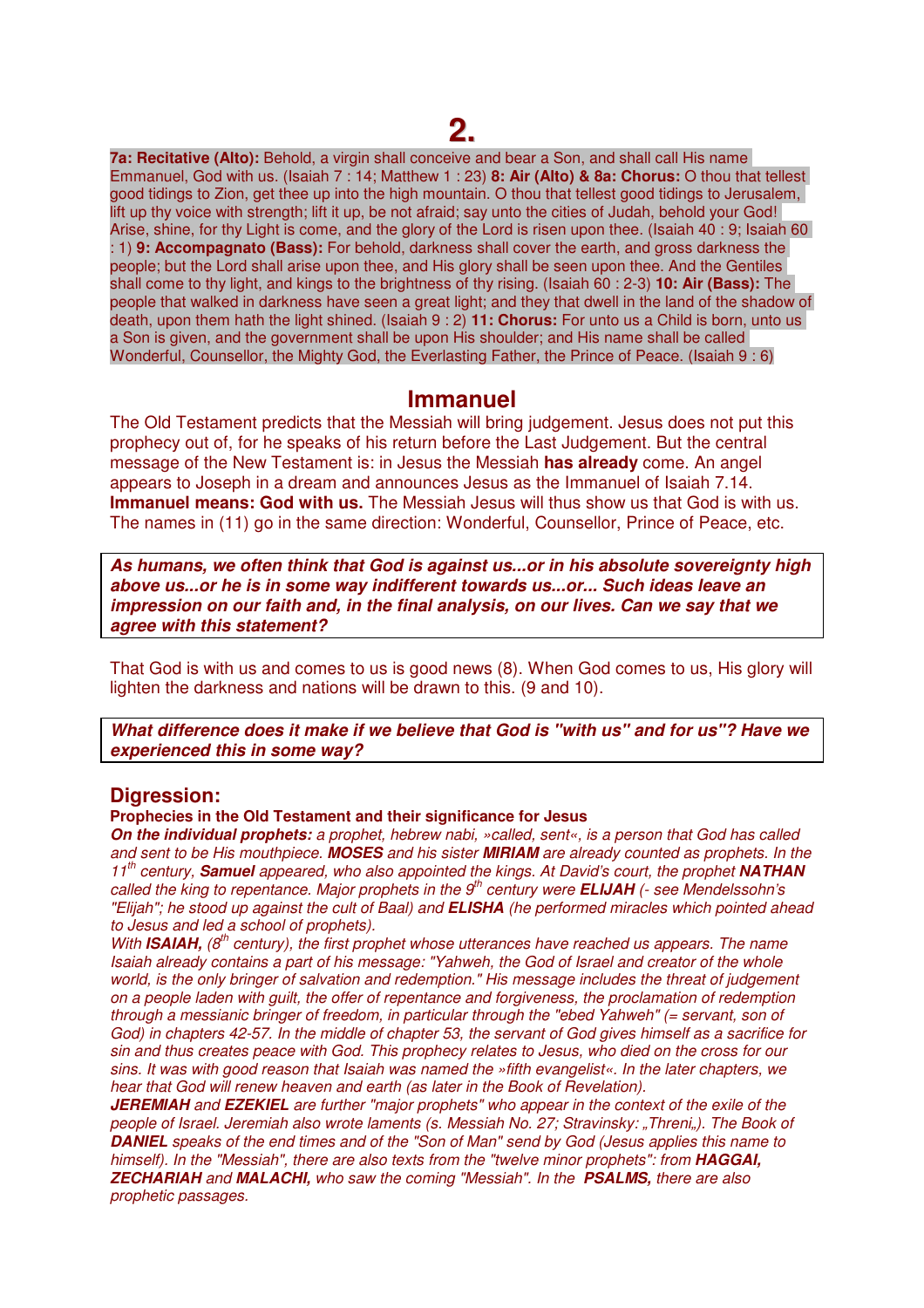**Contents of the prophecy:** there is the threat of judgement to move the people to turn away from other gods, from injustice (in Israel there were very just social rules which protected the weak!) and from wrong politics. Salvation comes because God accepts repentance and is gracious. The Redeemer sent by God (often called the "Messiah") brings salvation. When? The prophets give no dates. But they see that through the coming of the "Messiah" an entirely new era (the end times) starts.

**Jesus and the "Messiah" prophecies:** Jesus sees himself as the foretold Saviour – to the irritation of the contemporary teachers of the Law! Those around him also began to see in him the Son of God. Jesus for example reads Isaiah 61 in the synagogue and says "Today this word is fulfilled". (Luke 4,18 ff.). Or he does things that, according to Isaiah, the Servant of God is going to do: heal, raise the dead, (Matthew 11,5), free prisoners (the possessed)...And he dares to do what only God "is allowed" to do (e.g. forgive sins (Mark 2)).

He is, according to the representation in the Gospels, the "Lamb of God" of Isaiah 53, suffering in our place. ("The Lord laid upon him the sins of us all" (Jesaja 53,6)). We cannot understand Jesus if we do not learn to see him as as he saw himself, that is, as the fulfilling of ancient prophecies!

**Discussion: if Jesus of Nazareth sees himself in this way, what does this mean for our picture of Jesus?**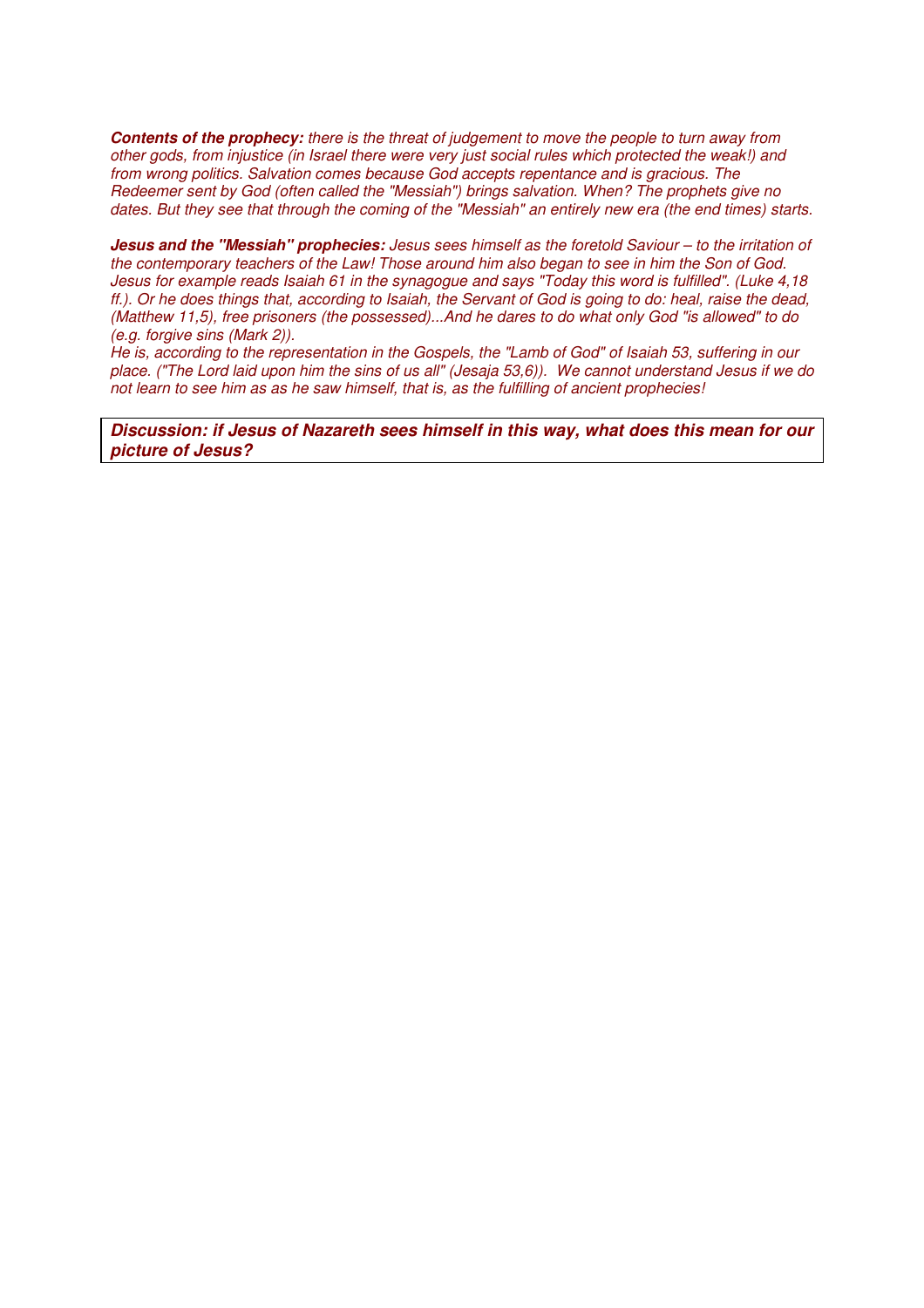### **The birth of Jesus**

This part begins with the story of Jesus' birth. It is introduced by shepherds' music, an idea we also know from the Christmas Oratorio. The numbers 12-16 are the reason why the "Messiah" is also popular as a Christmas piece.

**12: Pifa (Sinfonia pastorale), 12a: Recitative (Soprano):** There were shepherds abiding in the field, keeping watch over their flocks by night. (Luke 2 : 8). **13: Accompagnato (Sopran):** And lo, the angel of the Lord came upon them, and the glory of the Lord shone round about them, and they were sore afraid. (Luke 2 : 9) **13a: Recitativo (Soprano):** And the angel said unto them: Fear not, for behold, I bring you good tidings of great joy, which shall be to all people. For unto you is born this day in the city of David a Saviour, which is Christ the Lord. (Luke 2 : 10-11). **14: Accompagnato (Soprano):** And suddenly there was with the angel, a multitude of the heavenly host, praising God, and saying: **15: Chorus:** Glory to God in the highest, and peace on earth, good will towards men. (Luke 2 : 13+14).

But it noticeable that the Christmas story is told in relatively short form. The "Messiah" does not attempt to include dramatic events.

## **The good shepherd**

Soon the alto returns to the prophecy of the Old Testament with the brilliant "Rejoice" on the text from Isaiah 40, with which the oratorio had begun. The "Messiah" dwells on these statements for some time.

**16: Air (Soprano):** Rejoice greatly, O daughter of Zion; shout, O daughter of Jerusalem! Behold, thy King cometh unto thee; He is the righteous Saviour, and He shall speak peace unto the heathen. (Zecharaiah 9 : 9-10) Then shall the eyes of the blind be opened, and the ears of the deaf unstopped. **17: Recitative (Alto)** Then shall the lame man leap as an hart, and the tongue of the dumb shall sing. (Isaiah 35 : 5-6). **Air (Alto):** He shall feed His flock like a shepherd; and He shall gather the lambs with His arm, and carry them in His bosom, and gently lead those that are with young. (Isaiah 40 : 11) Come unto Him, all ye that labour, come unto Him that are heavy laden, an He will give you rest. Take His yoke upon you, and learn of Him, for He is meek and lowly of heart, and ye shall find rest unto your souls. (Matthew 11 : 28-29) **18: Chorus:** His yoke is easy, and his burden is light. (Matthew 11 : 30)

Here the subject is God as the good shepherd, lovingly taking care of his sheep (his people). By the way, Jesus speaks in these terms about himself in John 10: "I am the good shepherd!" (and thus puts himself on the same level as God!). So how does Jesus take care of the "sheep"?

### **Which biblical stories of Jesus give an answer on this? Which passages have perhaps particularly spoken to you and become important for you?**

In the "Messiah", the words from Isaiah (17) give an answer. They point to the miracles that Jesus did – here to the healings. Combined with that is one of Jesus' statements about himself, rendered here in the third person: "Come to me all who are weary and burdened..." Later, in (23) we find again the picture of the sheep. The sheep are now scattered, an idea which is portrayed here very well in music.

23: Chorus: All we like sheep have gone astray; we have turned every one to his own way. And the Lord hath laid on Him the iniquity of us all. (Isaiah 53 : 6)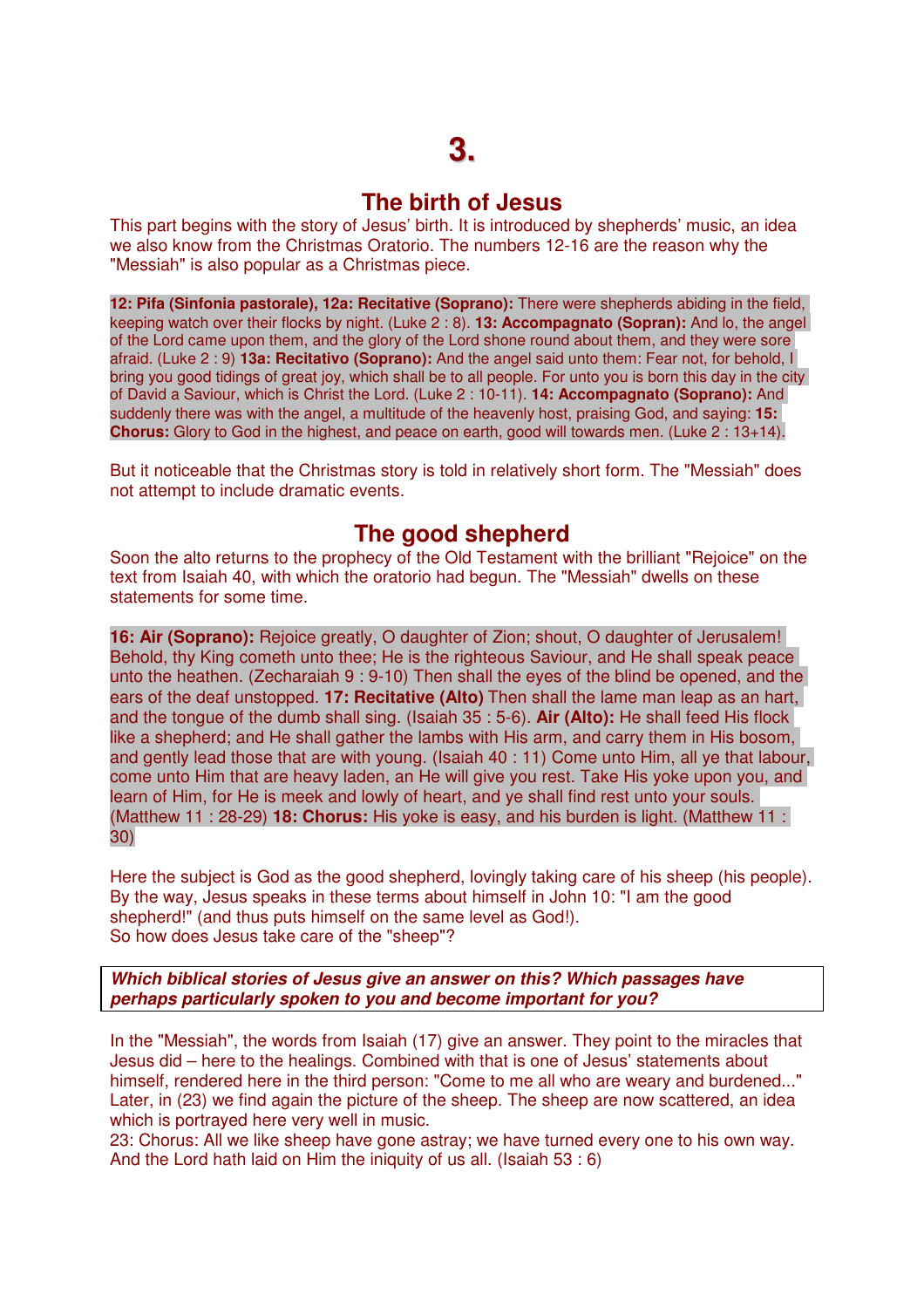**The offer of the Good Shepherd to the sheep is: come to me with all your burdens, with all your suffering, with all your wrong-doing – and with the fact that you have "gone astray", i.e. gone your own way without God. This offer has no expiry date. It applies to each one of us - today! What burdens and sufferings load us down? Let us bring them in prayer – alone or together with someone else - to Jesus Christ.**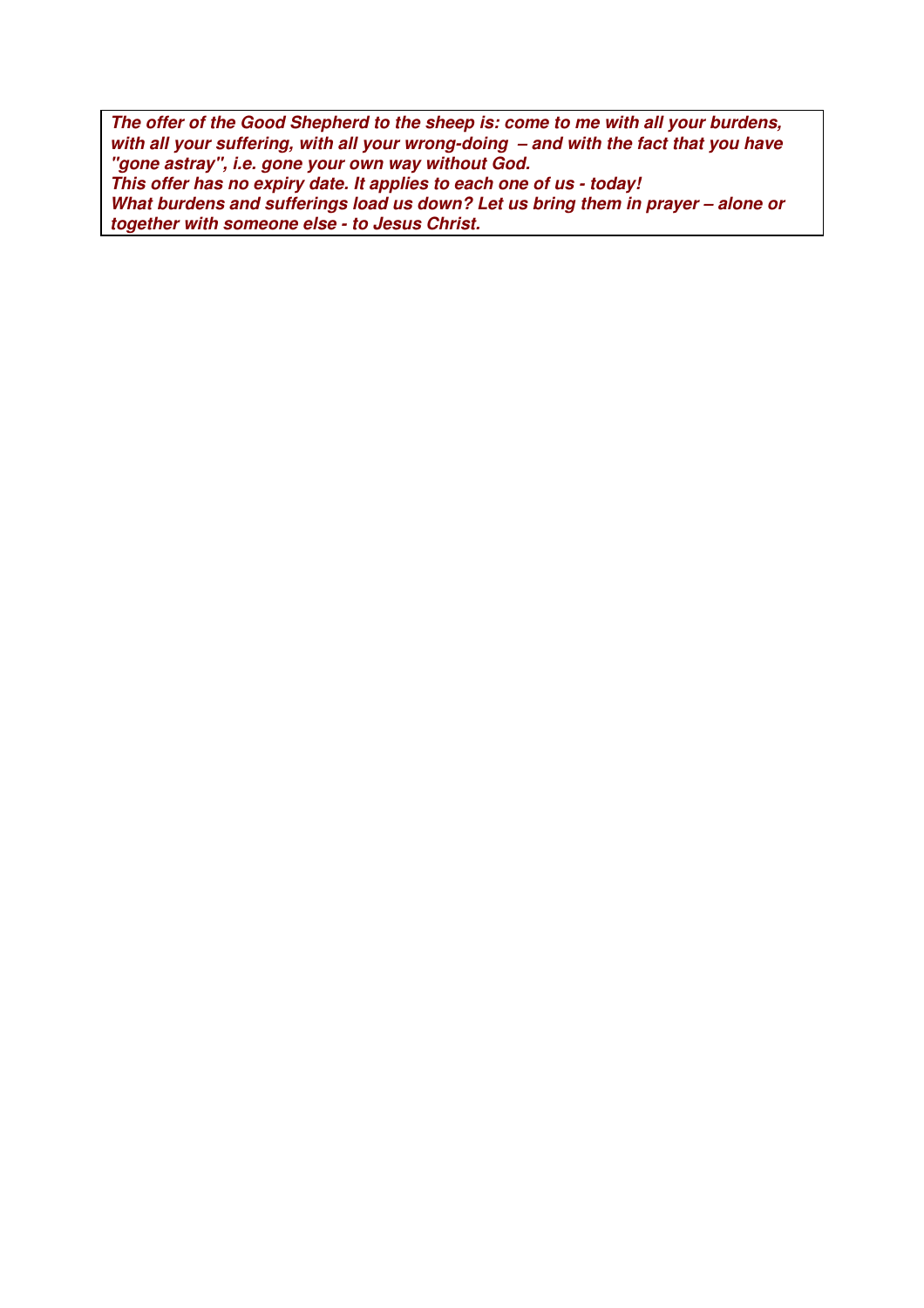## **4.**

### **[Part II ]**

**19: Chorus:** Behold the Lamb of God, that taketh away the sin of the world. (John 1:29) **20: Air (Alto):**  He was despised and rejected of men, a man of sorrows and acquainted with grief. (Isaiah 53 : 3). He gave His back to the smiters, and His cheeks to them that plucked off the hair: He hid not His face from shame and spitting. (Isaiah 50 : 6). **21: Chorus:** 

Surely He hath borne our griefs, and carried our sorrows! He was wounded for our transgressions, He was bruised for our iniquities; the chastisement of our peace was upon Him. *(Isaiah 53 : 4-5)*. **22: Chorus:** And with His stripes we are healed. (Isaiah 53 : 5). **23: Chorus:** All we like sheep have gone astray; we have turned every one to his own way. And the Lord hath laid on Him the iniquity of us all. (Isaiah 53 : 6). **24: Accompagnato (Tenor):** All they that see Him laugh Him to scorn; they shoot out their lips, and shake their heads, saying: (Psalm 22 : 7). **25: Chorus:** He trusted in God that He would deliver Him; let Him deliver Him, if He delight in Him. (Psalm 22 : 8). **26: Accompagnato (Tenor):** Thy rebuke hath broken His heart: He is full of heaviness. He looked for some to have pity on Him, but there was no man, neither found He any to comfort Him. (Psalm 69 : 20). **27: Arioso (Tenor):** Behold, and see if there be any sorrow like unto His sorrow. (Lamentations 1 : 12). **28: Accompagnato (Sopran):** He was cut off out the land of the living: for the transgressions of Thy people was He stricken. (Isaiah 53 : 8). **29: Air (Soprano):** But Thou didst not leave His soul in hell; nor didst Thou suffer Thy Holy One to see corruption. (Psalm 16 : 10)

## **The Lamb of God**

In this part, the subject is the Passion of Christ. It opens with a prophecy by John the Baptist, spoken as he saw Jesus coming: **"See the Lamb of God who takes away the sins of the world."** He is referring to Isaiah 53: ... These words contain the whole message of the Passion.

### **1. The lamb led to the slaughter**

• The "Messiah" dying on the cross is the opposite of the triumphal Messiah expected by the Jews at the time of Jesus. People were hoping for a divine saviour who would free them from oppression under the Romans.

• Jesus' death on the cross also frustrated all the expectations of the disciples, who had seen many miracles.

• That the man crucified should be God's Son was in the times of the early church a contradiction of the concepts of God held by the contemporary world. The Greeks and Romans knew only proud gods and only a victorious king of the gods.

• That God's Son had to die on the cross (or the other way round, that the crucified one was the "Messiah") - that was considered the greatest "skandalon" (scandal, offence)! The only response is to believe or doubt.

### **2. The lamb sent from God**

• It was no coincidence, and it was also more than a planned crime, that Jesus had to die. God wanted it this way.

• It was also not a death that Jesus himself sought. He asked God if he could be spared it, but said "not my will but your will be done." This request is referred to cynically in the Chorus (25). (The chorus in the "Messiah" otherwise has a positive role). This passage underlines that it was incomprehensible that God should allow such a thing to happen.

### **3. The lamb that bears the sins of the world**

• There is only one explanation for the death on the cross. This becomes clear from four links:

a. From the link to the prophecies of the Old Testament.

- b. From the link to Jesus' own words, which predicted his suffering.
- c. From the link to subsequent events to the resurrection.

d. From the link to the subsequent story in the Bible or of the people who had experienced Jesus as the "redeemer from guilt".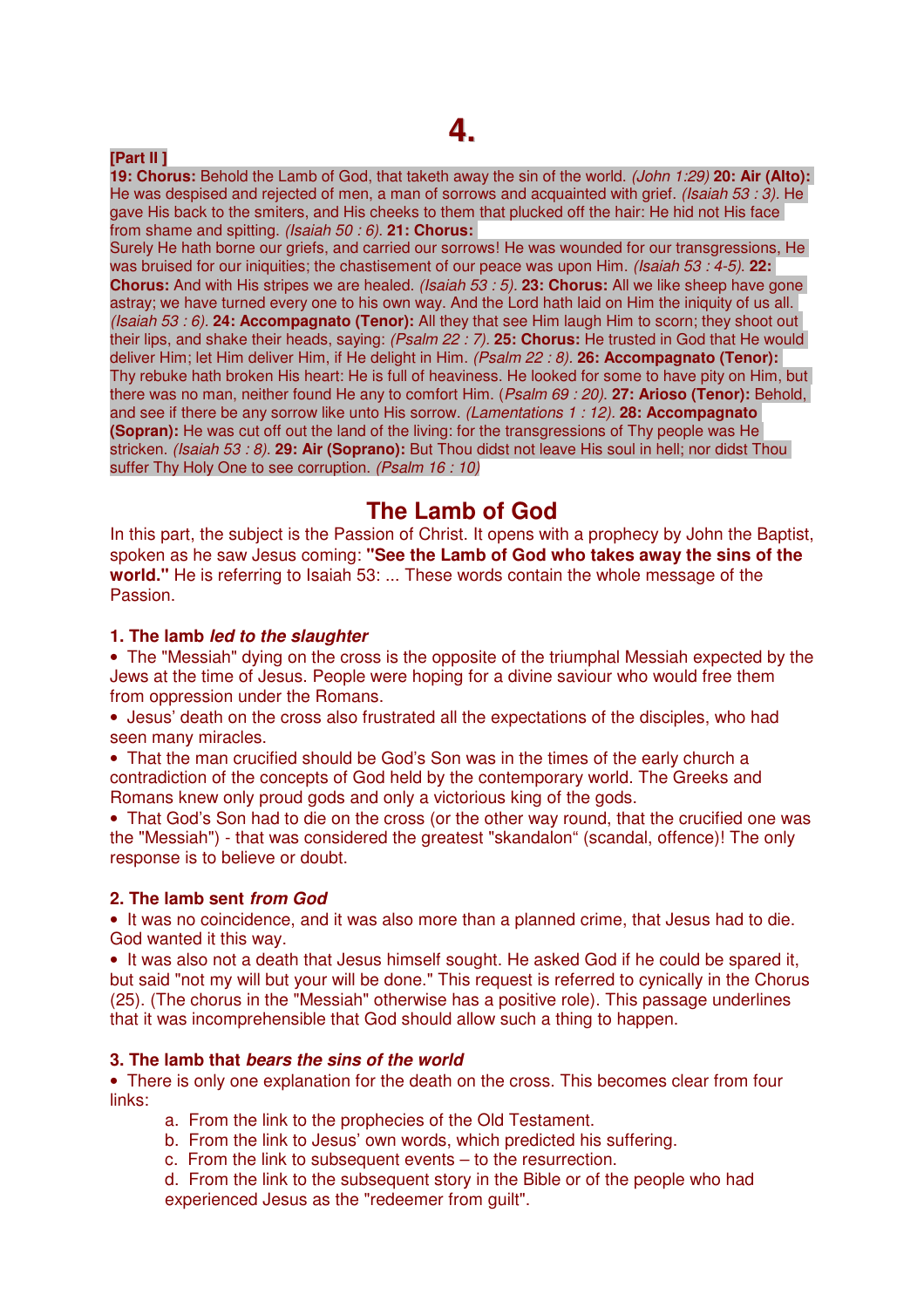• The explanation: Jesus died on the cross in order to bear the sins of the world, i.e. to take them away. The Bible contains many pictures referring to what happens here (substitutionary sacrifice, payment of debts, etc.).

• The person who believes that Jesus Christ died for his quilt receives forgiveness and reconciliation with God. He thus enters a new covenant which God makes with us.

**Has this message already become important for us? If yes, when and how? What is "guilt" and "forgiveness of guilt"? How can one experience this forgiveness? What were / are the consequences of this for our life?** 

A glance "across" to the St. Matthew Passion shows that Bach often lets the chorus give the "answers of faith" (as also in the Christmas Oratorio and in the St. John Passion). For Bach was writing music for church services - in contrast to Handel. For this reason his congregation can reply:

"I am the one who must repent..../ the whipping and chains / and what you bore / these were what my soul deserved.."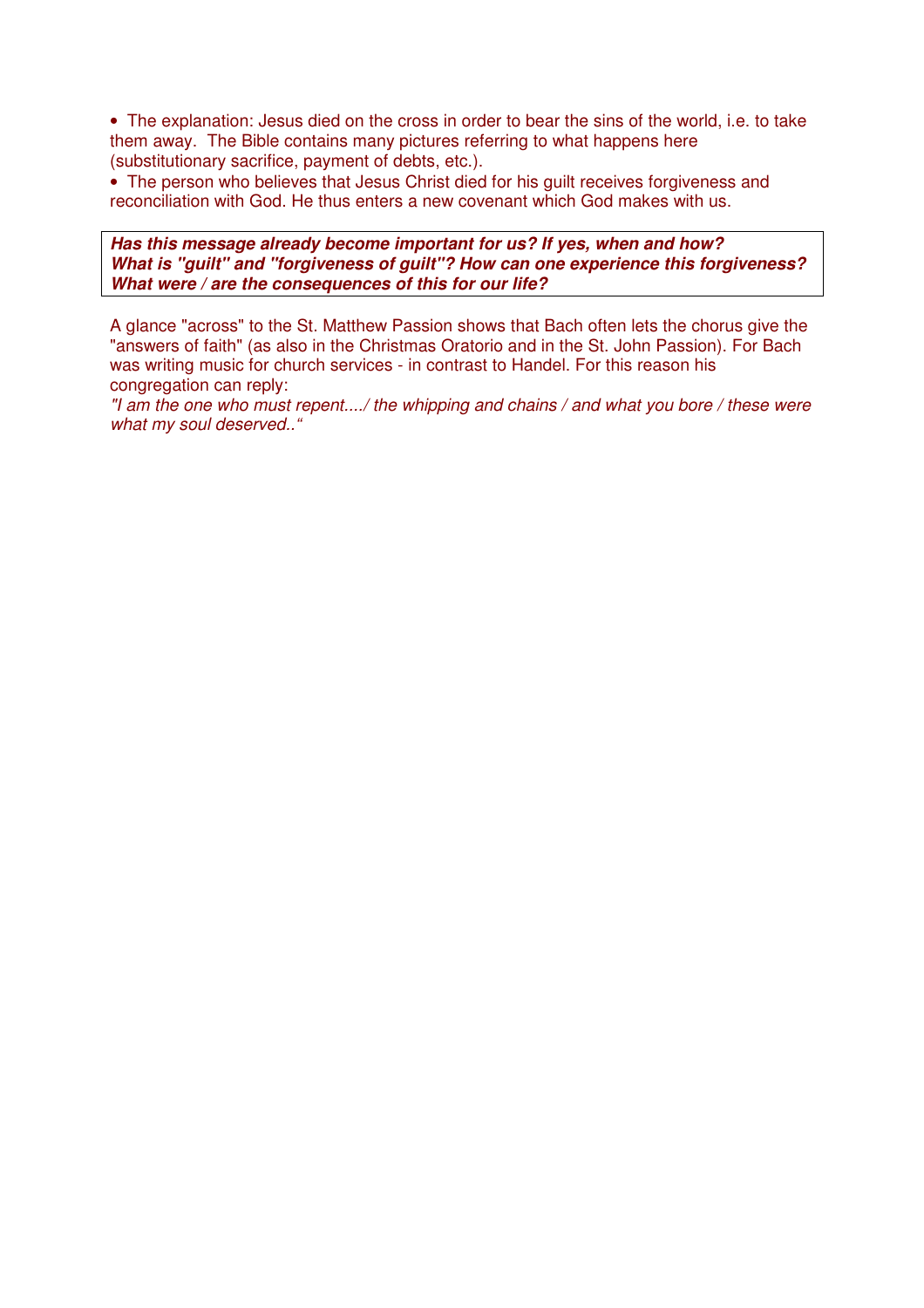## **5. "I know that my Redeemer liveth..."**

**29. Air (Soprano):** But Thou didst not leave His soul in hell; nor didst Thou suffer Thy Holy One to see corruption. (Psalm 16 : 10) **40. Air (Soprano):** I know that my Redeemer liveth, and that he shall stand at the latter day upon the earth. And though worms destroy this body, yet in my flesh shall I see God. (Job 19 : 25-26). For now is Christ risen from the dead, the first fruits of them that sleep. (I Corinthians  $15:20$ ).

The aria " But Thou didst not leave His (my) soul in hell (in death)" closes the section II,ii. After speaking of the death of the "Messiah", we now see a pointer towards the Resurrection. The text comes from Psalm 16,10. Soon after Easter, it was understood and quoted by the first Christians as a prophetic word from the Old Testament (Acts 2, 27 and 13,35). The theme of the Resurrection is taken up again later in the Messiah – above all in the famous aria " I know that my Redeemer liveth...". These two arias form the brackets around the numbers 30-39, which will be treated in the next chapter.

So we now turn to these brackets, i.e. to the theme of the Resurrection. It is the central message of the New Testament:

### **The Resurrection...**

- **...was already foretold in the Old Testament:** "...and though the Lord makes his life a guilt offering, he will …prolong [his] days". Isaiah 53,10. Psalm 16, 10 and other passages speak in a veiled way about it.
- **...was foretold by Jesus himself:** "The Son of Man must suffer many things ..and must be killed and after three days rise again." (Mark 8,31; also 9,31 and 10, 32ff.)
- **...was a bodily resurrection.** Thus God "corrected" the execution on the cross.
- ...was at the same time a **resurrection to a new, heavenly body**: Jesus could now be present in several places at the same time and even go through closed doors. This means: Jesus was already "raised up" by God and confirmed as God's Son.
- **. ...means also a further correction by God:** Instead of "King of the Jews" (inscription INRI over the cross), Jesus was now "Kyrios" (="Lord") of the cosmos and would soon sit at God's right hand – see the numbers  $30 + 31$  in the "Messiah".
- **...was an event which surprised even Jesus' disciples.** They were in such despair over the death of Jesus that they could not have simply "invented" such a thing. They did not even believe it until they finally saw the Risen Lord and even touched him (Thomas).
- **...was testified to by many people.** Paul speaks of more than five hundred who saw him after the Resurrection.  $(i<sup>st</sup> Cor. 15)$
- **...was proclaimed by the first Christians under threats to their lives,** so it was not an "advantageous" teaching.
- ..is in purely human terms incomprehensible. But it is not less incomprehensible than the creation of the world or the existence of the universe – or, if one takes the Bible seriously, than the great miracles that God performed amongst the people of Israel.

**"I know that my redeemer lives" are words from the Book of Job which are then applied in the Messiah" to Jesus. They reflect the central confession of the Christian faith. How does someone come to such faith? What effects result from this faith?** 

#### **Remarks**:

• The belief in the Resurrection is no blind faith, but is based on the experience of people who are trustworthy. These people are the biblical eye-witnesses; to them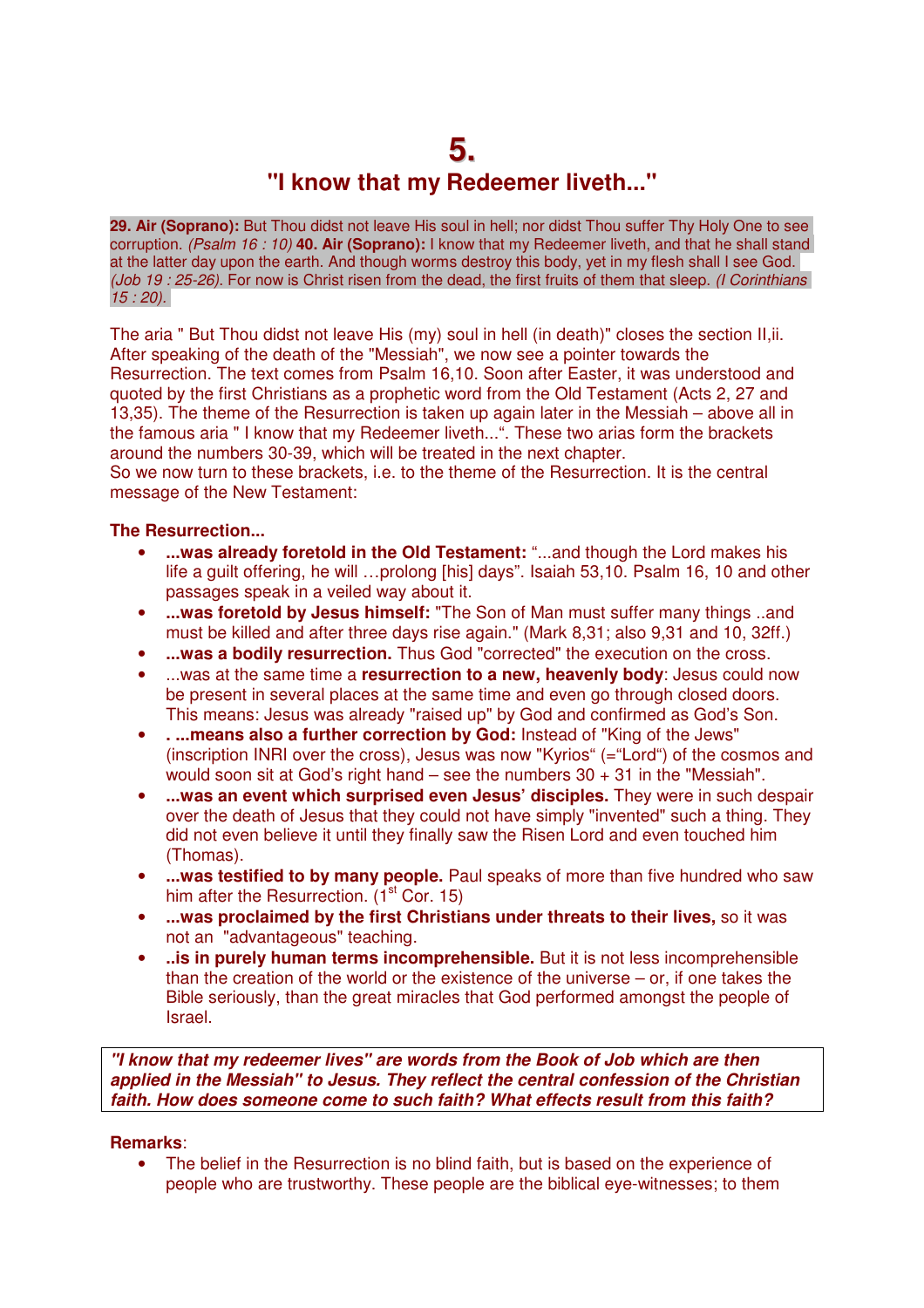belong also the Christian witnesses of all epochs who have experienced the risen Jesus Christ.

- The Christian does not believe primarily a teaching; it is rather a matter of a personal relationship to Jesus Christus.
- The Church has repeatedly emphasised that faith in the Resurrection is only possible because the Risen Lord helps us to believe. The statement " I know that my Redeemer liveth..." can therefore first of all be rephrased as a request: "I believe that You are alive. Help me to experience this faith turning more and more into knowledge."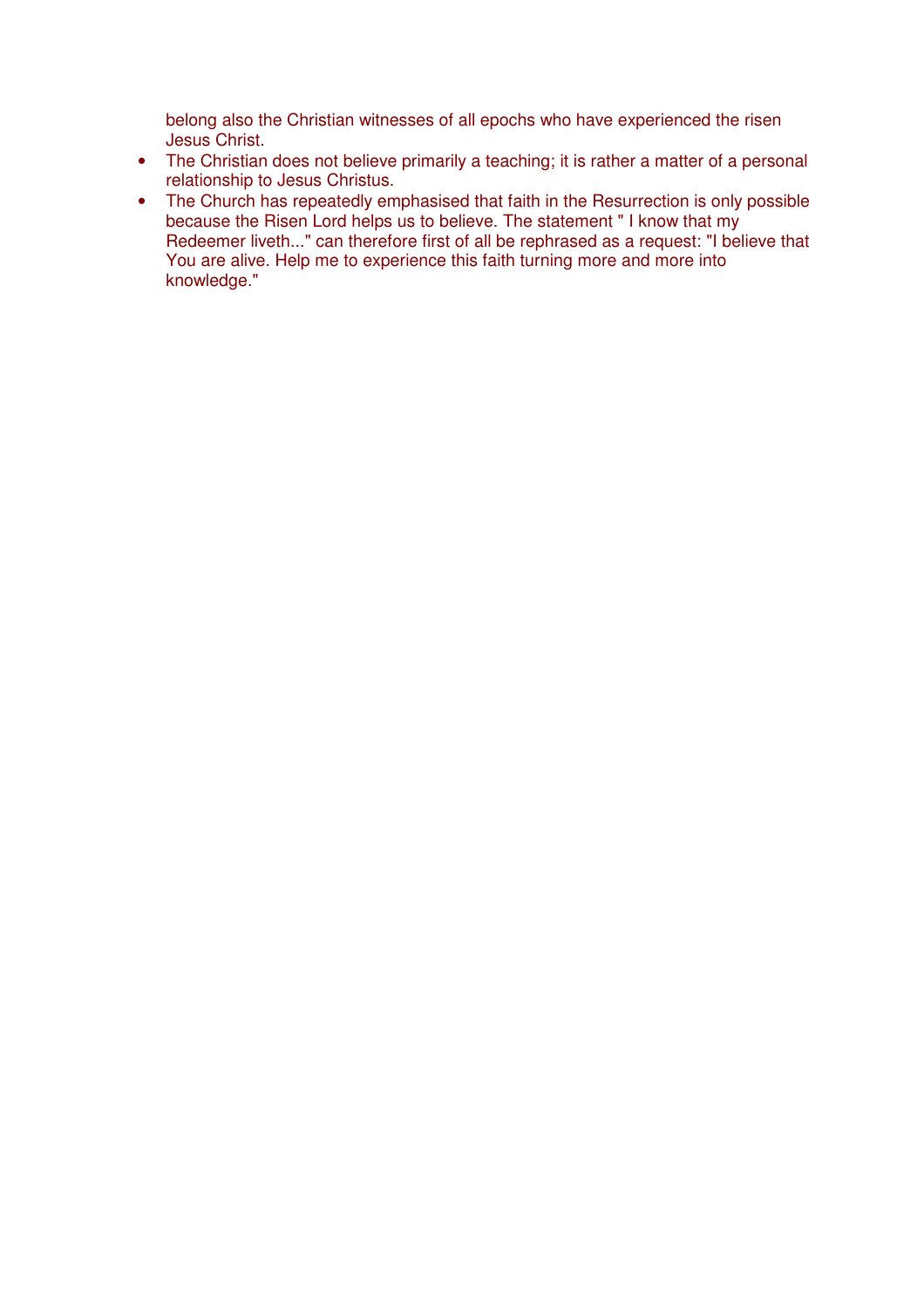**30. Chorus:** Lift up your heads, O ye gates; and be ye lift up, ye everlasting doors; and the King of Glory shall come in. Who is this King of Glory? The Lord strong and mighty, the Lord mighty in battle. Lift up your heads, O ye gates; and be ye lift up, ye everlasting doors; and the King of Glory shall come in. Who is this King of Glory? The Lord of Hosts, He is the King of Glory. (Psalm 24 : 7-10). **31a. Recitative (Tenor):** Unto which of the angels said He at any time: Thou art My Son, this day have I begotten Thee? (Acts 13: 33; Hebrews 1 : 5; Psalm 2:7 ). **31b. Chorus:** Let all the angels of God worship Him. (Hebrews 1 : 6). **32. Air (Alto):** Thou art gone up on high; Thou hast led captivity captive, and received gifts for men; yea, even from Thine enemies, that the Lord God might dwell among them. (Psalm 68 : 18). **33. Chorus:** The Lord gave the word; great was the company of the preachers. (Psalm 68 : 11/12). **34. Air (Soprano):** How beautiful are the feet of them that preach the gospel of peace, and bring glad tidings of good things. (Isaiah 52 : 7 / Romans 10 : 15). **35. Chorus:** Their sound is gone out into all lands, and their words unto the ends of the world. (Romans 10:18 / Psalm 19:4) **36. Air (Bass):** Why do the nations so furiously rage together, and why do the people imagine a vain thing? The kings of the earth rise up, and the rulers take counsel together against the Lord, and against His Anointed. (Psalm 2 : 1-2). **37a. Chorus:** Let us break their bonds asunder, and cast away their yokes from us. (Psalm 2 : 3). **37b. Recitative (Tenor):** He that dwelleth in heaven shall laugh them to scorn; the Lord shall have them in derision. (Psalm 2 : 4). **38. Air (Tenor):** Thou shalt break them with a rod of iron; thou shalt dash them in pieces like a potter's vessel. (Psalm 2: 9; Revelation 19: 15) **39. Chorus:** Hallelujah: for the Lord God Omnipotent reigneth. (Revelation 19 : 6). The kingdom of this world is become the kingdom of our Lord, and of His Christ; and He shall reign for ever and ever. (Revelation 11 : 15) King of Kings, and Lord of Lords. (Revelation 19 : 16). Hallelujah!

This part "exults" over the rule of God (or Christ) as King and over the spreading of the Gospel. In between, the resistance against the "good news" is taken up as a theme. This culminates in the "Hallelujah" chorus, at which the British King George II sprang to his feet, thinking the "Messiah" had now reached its end. (Since then, British audiences get up from their seats for the "Hallelujah" chorus.) Here, the libretto uses principally Psalm passages, some of which are also quoted in the New Testament.

For this reason, we would now like to turn our attention to the Book of Psalms.

## **The Psalms – timeless and "prophetic"**

The Psalms are the "songbook" of the Bible. There are 150 Psalms: Psalms of thanksgiving, lamentation, repentance, comfort etc. One of the most famous and best psalmists was King David. Many of the Psalms were sung in the Temple together with the whole assembly. The music of the Psalms has unfortunately not been passed down to us. But the verses themselves are world literature and have inspired numerous poems and of course also compositions.

The Psalms are in comparison with the words of Isaiah and other prophets, who clearly "foresaw" the "Messiah" and his mission, not so strongly prophetic.

But the Psalmists knew how God worked amongst the people and in the lives of individuals. Many Psalms deal with God's deeds in previous times. Therefore David could sing "You will not abandon me to death" (Psalm 24, 7-10). Because the Psalmists know who God is and how he has acted in the past, they can also say how he will act in the future. The Psalms therefore have a certain prophetic quality and have a timeless relevance for the present!

**The Book of Psalms is, as Martin Luther said, a "little Bible" in itself. Which Psalm-settings (in classical music) or poems based on the Psalms (literature) do we know?** 

**Which Psalms have perhaps become important for us personally?**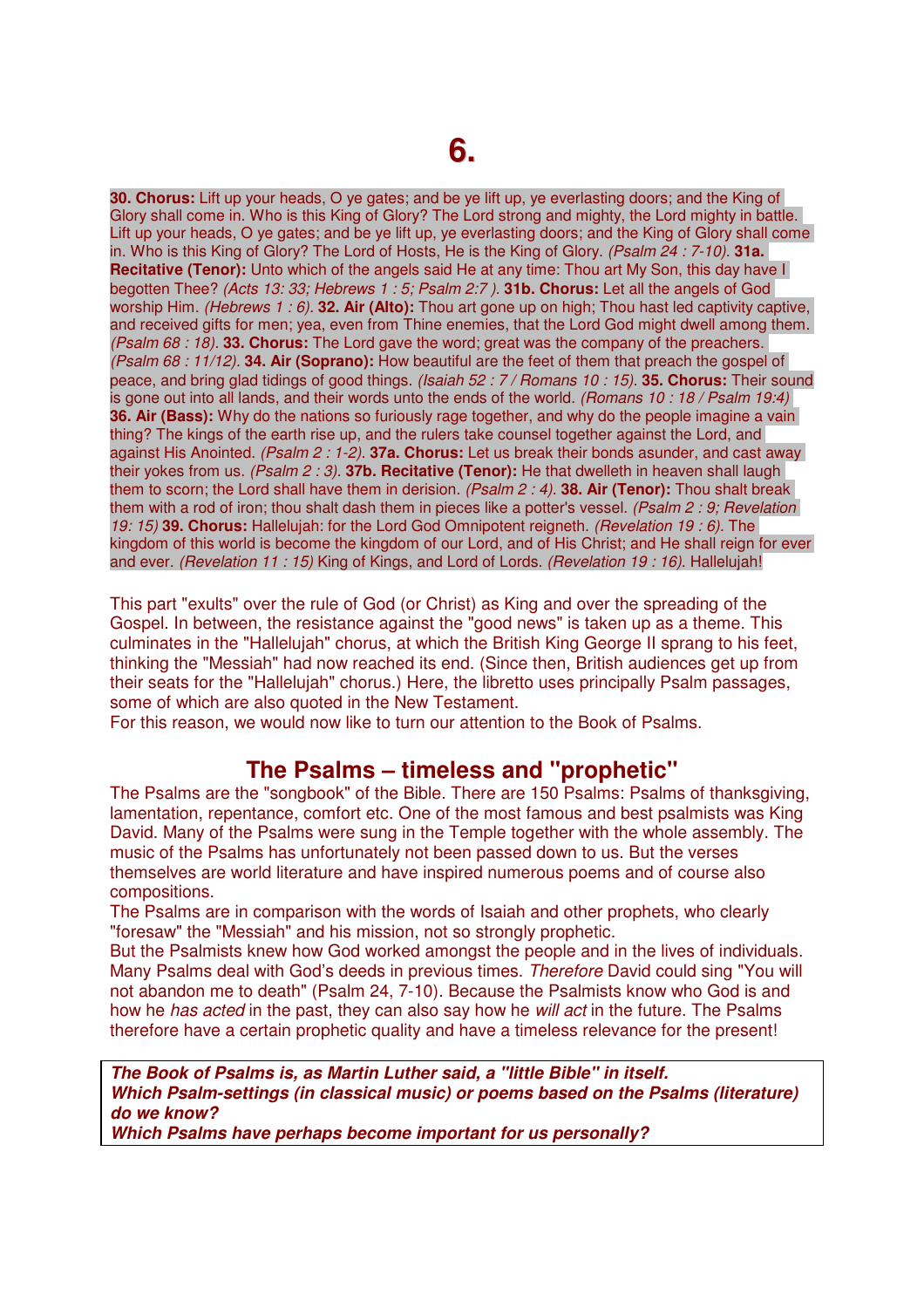## **"Halleluja"**

Two main statements recur constantly throughout this part which ends in the brilliant "Halleluja". The first statement is:

- the Messiah is the King of Glory. (30)
- God gives Jesus the victory in front of the whole world, he names him his Son!  $(31a)^{1}$ .
- The Messiah frees prisoners; he gives mankind (divine) gifts<sup>2</sup> and lives himself amongst his enemies (32).
- The Messiah prevails with might even against the enemies of the Gospel $3$  (37-39).

**Handel is a master of the praise of God. Who is praised? The triumphant Messiah! But he is precisely the same Messiah who gave his life for us. In the Book of Revelation (and in Handel's Messiah No. 47) the Messiah therefore appears as the Lamb of God who is worshipped. How important for our life is the praise of God? How can one praise God?** 

The theologian Dietrich Bonhoeffer, who was executed by the Nazis, said, "Whoever kneels before God will not kneel before anyone else." The praise of God as resistance against the enemies of God".

## **"How beautiful are the feet of them that preach the gospel of peace..."**

The second statement of this part is

- God sends out his word. People proclaim the Gospel of Peace (33-35).<br>• Besistance is aroused against the Gospel (35-36), but God is victorious
- Resistance is aroused against the Gospel (35-36), but God is victorious (37-38). If the Gospel is a message of peace and salvation with power to change lives (and to make an impact on society), it must be passed on. Resistance will arise against it, but battling against human opponents is not our task but God's.

**Why should Christians proclaim the Gospel? How can this happen in nowadays? What can proclamation through music and art and/or amongst artists mean for artists:?** 

<sup>&</sup>lt;sup>1</sup> Psalm 2 is quoted here and is really a Psalm for the King: the King of Israel is installed by God and is protected like God's "Son" from enemies. Here it is important to know that there is a promise for the royal house of David that from it the "Eternal King", the "Messiah" will come (2 Samuel 7). And Jesus is in fact a descendant of David, as his family tree shows (Matthew 1). A prophecy can therefore be seen in Psalm 2, telling of the Messiah.

<sup>&</sup>lt;sup>2</sup> The gifts mentioned in Psalm 68, 18 have been interpreted as relating to Pentecost, to the gift of the Holy Spirit.

<sup>&</sup>lt;sup>3</sup> The victory over enemies is described with drastic words from Psalm 2, words which appear similarly in the Book of Revelation in the passage in which Jesus Christ is praised in the "Allelujah" chorus as "King of Kings" and Lord of Lords". In the New Testament view, the rule is "love your enemies!". Jesus did this consistently. Enemies can also be demonic forces (s. Paul's words: "We not are battling against flesh and blood, but against the evil spirits under heaven" (Ephesians 5, 12).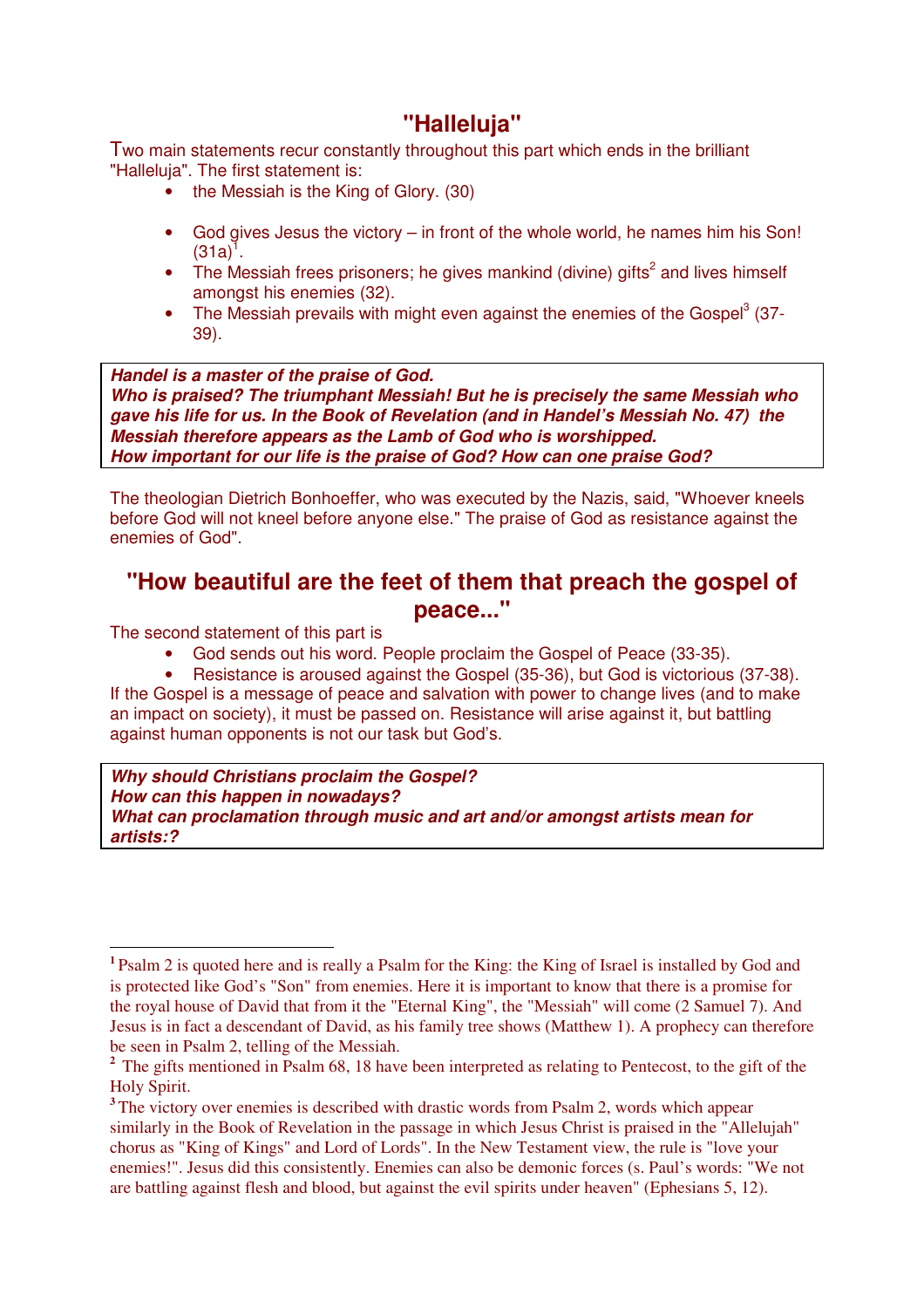#### **[Part III ]**

**40. Air (Soprano):** I know that my Redeemer liveth, and that he shall stand at the latter day upon the earth. And though worms destroy this body, yet in my flesh shall I see God. (Job 19: 25-26). For now is Christ risen from the dead, the first fruits of them that sleep. (I Corinthians 15 : 20). **41. Chorus:**  Since by man came death, by man came also the resurrection of the dead. For as in Adam all die, even so in Christ shall all be made alive. (I Corinthians 15 : 21-22). **42. Accompagnato (Bass):**  Behold, I tell you a mystery; we shall not all sleep, but we shall all be changed in a moment, in the twinkling of an eye, at the last trumpet. (I Corinthians 15 : 51-52). **43. Air (Bass):** The trumpet shall sound, and the dead shall be raised incorruptible, and we shall be changed. For this corruptible must put on incorruption and this mortal must put on immortality. (I Corinthians 15 : 52-53). **44a. Recitative (Alto):** Then shall be brought to pass the saying that is written: Death is swallowed up in victory. (I Corinthians 15 : 54). **44b. Duet (Alto/Tenor):** O death, where is thy sting? O grave, where is thy victory The sting of death is sin, and the strength of sin is the law. (I Corinthians 15 : 55-56) **45. Chorus:** But thanks be to God, who giveth us the victory through our Lord Jesus Christ. (I Corinthians 15 : 57). **46. Air (Soprano):** If God be for us, who can be against us? (Romans 8 : 31) Who shall lay anything to the charge of God's elect? It is God that justifieth, who is he that condemneth? It is Christ that died, yea rather, that is risen again, who is at the right hand of God, who makes intercession for us. (Romans  $8:$ 33-34). **47. Chorus:** Worthy is the Lamb that was slain, and hath redeemed us to God by His blood, to receive power, and riches, and wisdom, and strength, and honour, and glory, and blessing. Blessing and honour, glory and power, be unto Him that sitteth upon the throne, and unto the Lamb, for ever and ever. (Revelation 5 : 12-14) **Chorus:** Amen.

The main themes in parts I and II of the "Messiah" were the promise of the Messiah, his birth, his actions on earth, his death on the cross, his resurrection and the ultimate lordship of the Messiah.

The consequences are...

**1) ...in the life of the individual**: in Jesus Christus, God shows that he is with us. Jesus Christus carries our burdens. He forgives our guilt. We can believe in the risen Christ and experience his working in our lives.

**2)** ...for the fellowship of all Christians<sup>4</sup>: the fellowship proclaims the Gospel; they praise God.

**3) ...in the "cosmic dimension":** the Messiah is Lord above all Lords.

### **"If God is for us, who can be against us?"**

Part III presents an eschatological perspective. "Eschatology" is the "study of the last things". Here we are concerned with the "last things" of humankind and of the world; with life after death and the future of the world. Handel uses here above all texts from the letters of Paul and from Revelation.

So the Messiah brings us...

**4)** ...**in the "eschatological" dimension:** resurrection after death and pardon in the last judgement.

**Which texts from 40-47 do you find particularly impressive after a second reading? Which one speaks to you most strongly? Why?** 

• **The central question** in this context is: why are people (that is, sinners) pardoned by God in the last judgement? This is one of the most central questions in faith.

 $\frac{1}{4}$ <sup>4</sup> These are also important for the life of the individual Christian, but it is not only the individual Christian who has this task; precisely these are important for the existence of the Christian Church. Where churches (Christian fellowships) are not active in proclamation to the world around them and where the praise of God is missing, then something of decisive importance is missing!